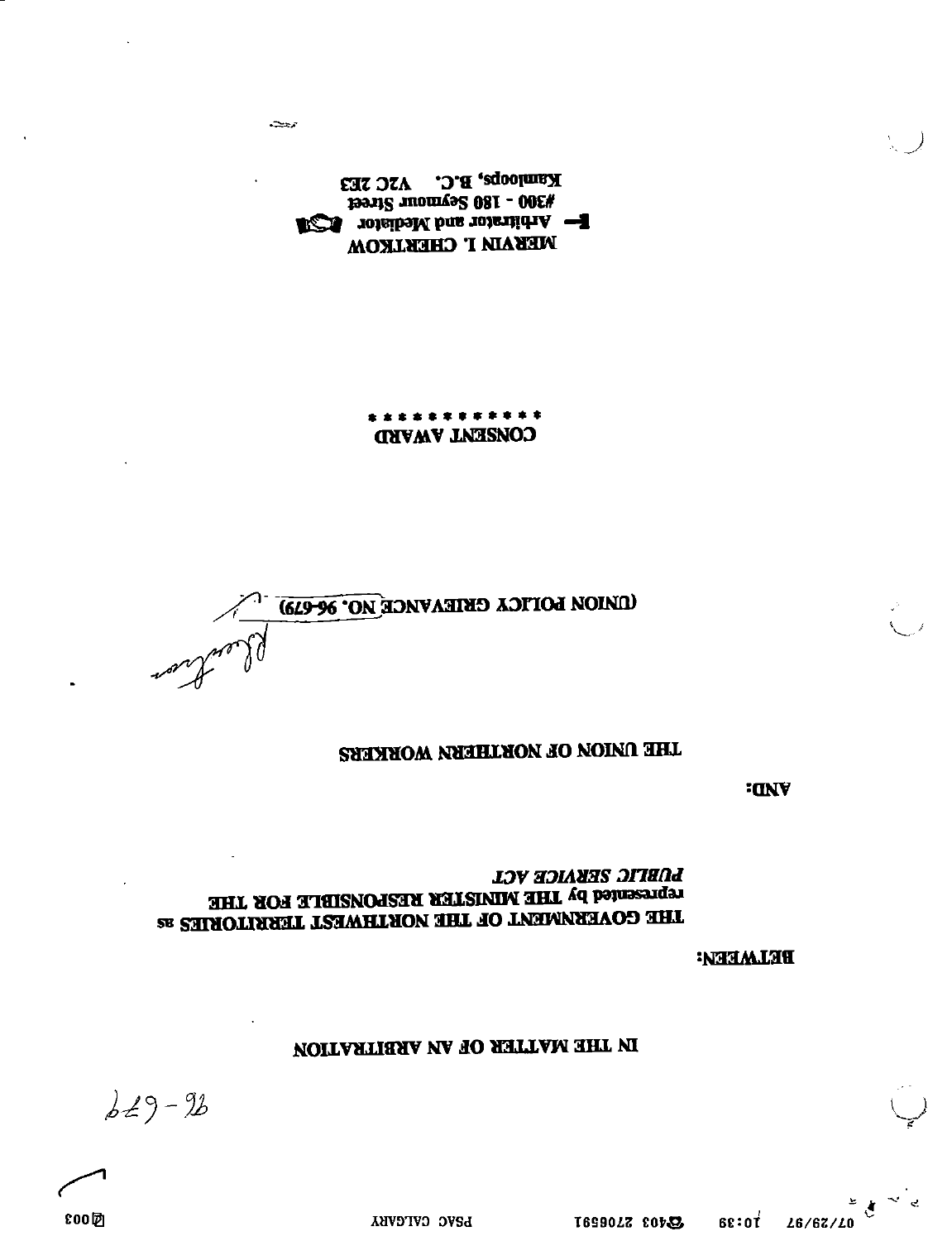r

# IN THE MATTER OF AN ARBITRATION

#### BETWEEN:

## the government of the northwest territories as represented by THE MINISTER RESPONSIBLE FOR THE PUBLIC SERVICE ACT

(hereinafter called the "employer")

AND:

## THE UNION OF NORTHERN WORKERS

(hereinafter called thc "union")

# (UNION POLICY GRIEVANCE NO. 96-679)

## **BOARD OF ARBITRATION**

Mervin I. Chertkow - Single Arbitrator

#### **ADVOCATES**

Mark Kent and Sharilyn Alexander - for the employer Chris Dann - for the union

# DATE AND PLACE OF HEARINGS

June 25th, 1997 at Yellowknife, N.W.T.

## DATE OF CONSENT AWARD

July 2nd, 1997

r'-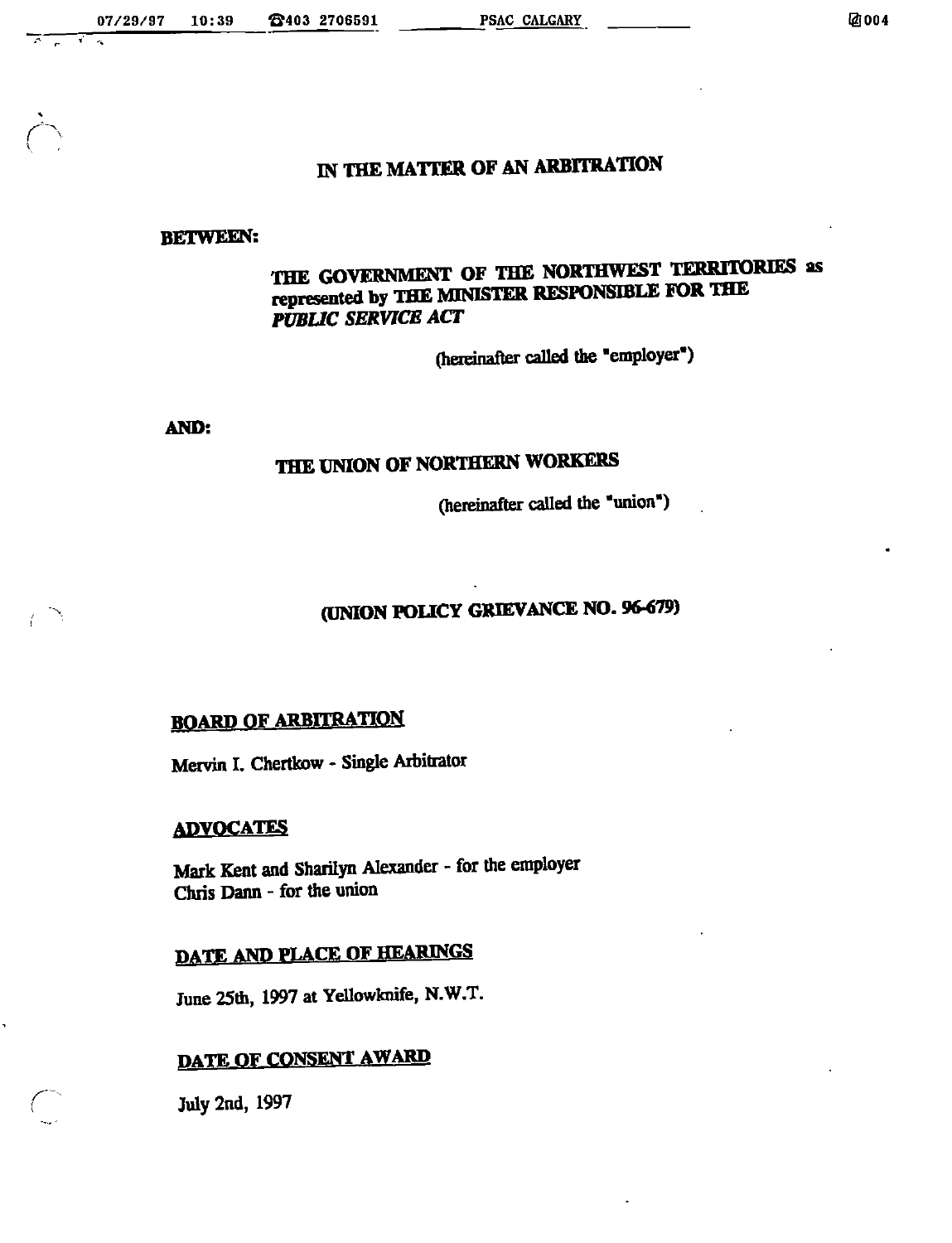07/29/97 10:40 \_®403 2706591 PSAC CALGARY @005

### **CONSENT AWARD**

 $\mathbf I$ 

This grievance was heard under the expedited arbitration procedure as set out in article 37.27 of the collective agreement between the parties.

Article 24.02 (5) (a) of the collective agreement between the parties states

as follows;

 $\sim$  1

(5) (a) "Where an employee has received more than his/her proper entitlement to wages ot bene fits or where retroactive membership dues deductions are necessary, no continuing employee shall be subject to such deductions in excess of twenty percent (20%) of the employee's net earnings per pay period except in recoveries for absence without leave.

#### n

The current collective agreement between the parties was signed on August 6th, 1996. On coming into force, the agreement resulted in retroactive money being owed to the employees as well as retroactive money being owed from the employees to the employer.

The previous collective agreement between the parties expired April 1st, 1996 and during the bridging period up to August 6th, 1996, employees were paid under the pay scale in the previous collective agreement as well as settlement allowance, vacation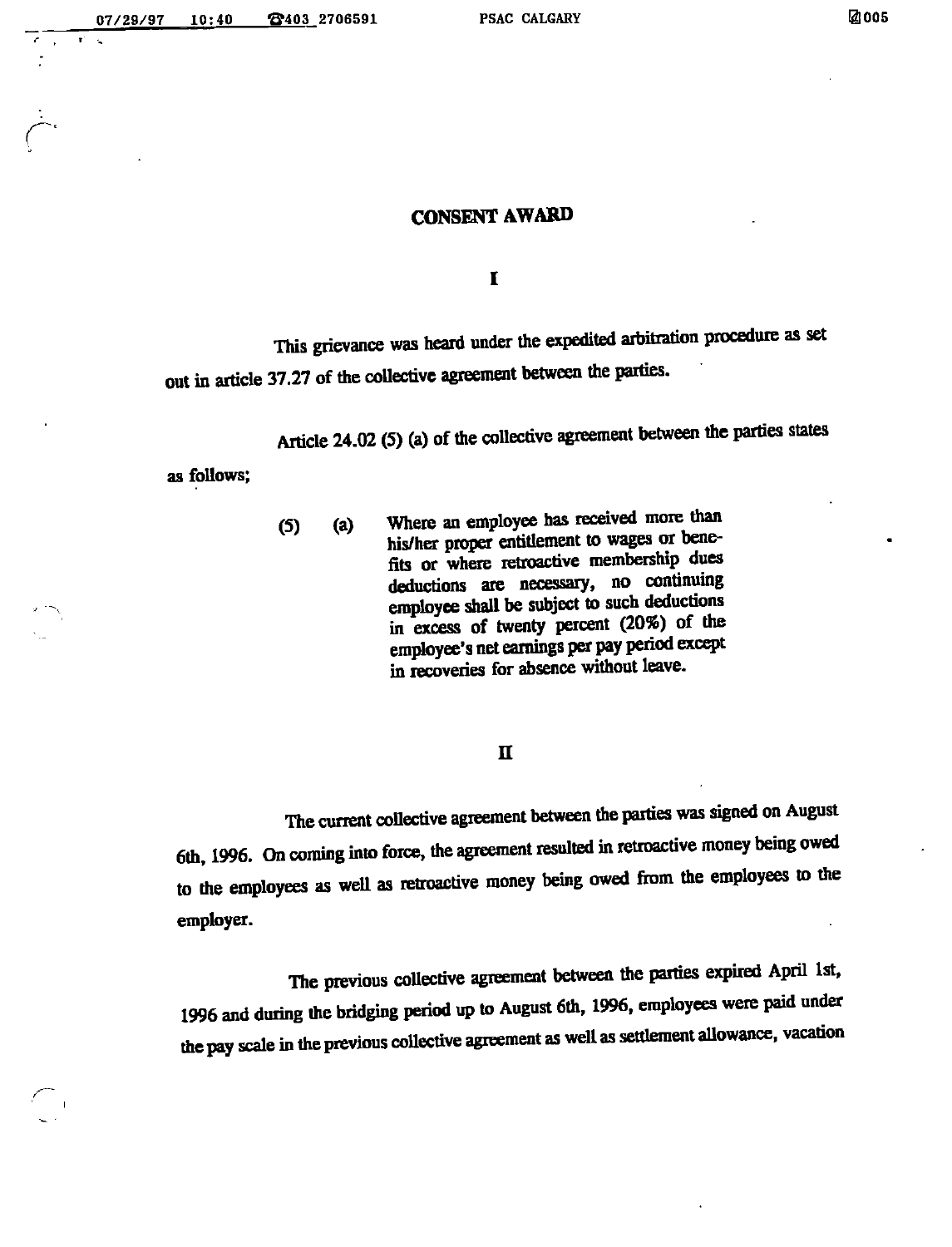travel assistance and an accommodation allowance, the latter being outside of the collective agreement.

The employer ceased paying accommodation allowance effective April 1st, 1996 and added \$5,400.00 the pay scale for die employees less 6K?6. The net result of that bargain was to eliminate settlement aUowance and vacation travel assistance as benefits under the collective agreement and in addition, it cancelled the accommodation allowance that it had previously paid, aU effective as of April 1st, 1996.

As well, a new Northern Allowance was created and added to the collective agreement as appears in article 41.01, based upon the community in which the employee is employed. Article 41.01 replaced the settlement aUowance set out in the previous collective agreement.

What became an issue between the parties and resulted in the filing of this policy grievance is the method used by the employer to calculate excess entitlements during the period April 1st to August 6th, 1996 and its administration of the provisions of article 24.02 (5) (a).

#### m

During the course of the proceedings a settlement of the grievance was reached by the parties and at their request it is to be incorporated in a Consent Award to be issued by me.

## The terms of settlement are as follows;

1. The employer, bona fide, calculated the recovery of overpayments of entitlements to wages and benefits from employees that arose from the implementation of changes to the current collective agreement based on its interpretation of article  $24.02$  (5) (a) of the collective agreement with which the union disagreed and filed this grievance.